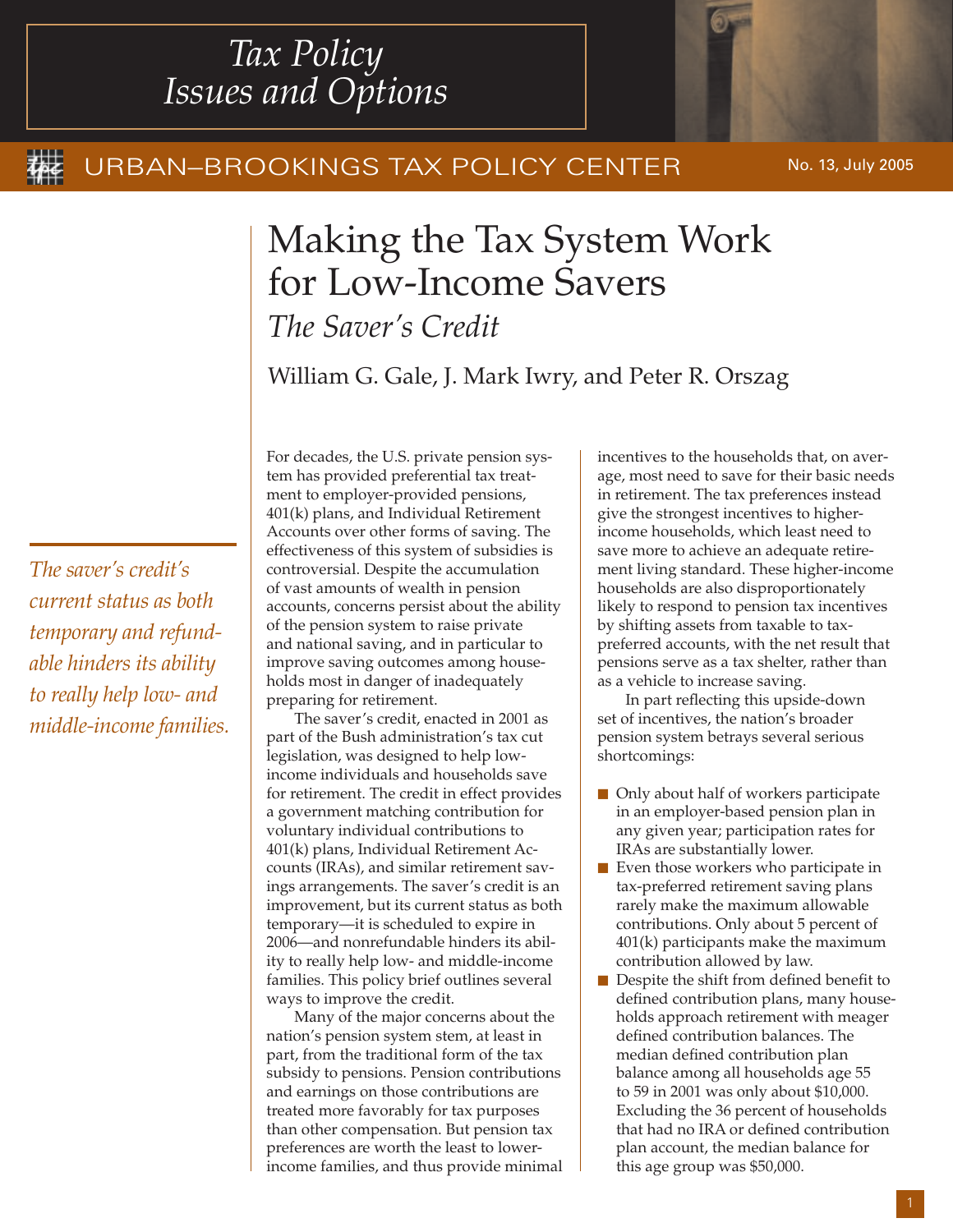The saver's credit is the first and only major federal legislation directly targeted to promoting tax-qualified retirement saving for moderate- and lower-income workers. The matching rates under the saver's credit reflect a progressive structure—that is, the rate of government contributions per dollar of private contributions falls as household income rises, exactly the opposite of the incentive structure created by traditional pension tax preferences. This is currently a relatively minor exception to the general pattern: the bulk of recent policy changes have expanded retirement savings opportunities for higher-income workers, and the Treasury Department estimates that the tax expenditures associated with retirement saving preferences in 2005 total roughly \$150 billion, of which only about \$1 billion is attributable to the saver's credit. Leading policymakers on the Ways and Means Committee, including Representatives Rob Portman (R-Ohio) and Benjamin Cardin (D-Md.), are actively exploring possible expansions of the saver's credit.

#### **How the Saver's Credit Works**

The saver's credit applies to contributions of up to \$2,000 per year per individual. As table 1 shows, the credit rate is 50 percent for married taxpayers with incomes up to \$30,000. The credit rate then declines and is not available at all for those with incomes of \$50,000 or above. (The same credit rates apply for others, too, with the income levels reduced by 50 percent for single filers, and by 25 percent for heads of households.)

Without the saver's credit, a \$100 401(k) contribution by a taxpayer in the 35 percent marginal federal income tax bracket generates a \$35 exclusion from income, resulting in a \$65 after-tax cost to the taxpayer. In contrast, for a taxpayer in the 15 percent marginal bracket, the same \$100 401(k) contribution generates only a \$15 exclusion from income, resulting in a \$85 after-tax cost. The tax deduction is worth more to the higher-income household. However, if the lower-income taxpayer qualifies for a 20 percent saver's credit, the net after-tax cost is \$65 (\$100 minus the \$15 effect of exclusion minus the \$20 saver's credit). Thus, the saver's credit works to level the playing field by increasing the tax advantage of saving for moderate- and lower-income households.

The implicit matching rate generated by the credit is significantly higher than the credit rate itself. The 50 percent credit rate for gross contributions, for example, is equivalent to having the government match after-tax contributions on a 100 percent basis. Consider an individual who contributes \$2,000 to a 401(k) plan or IRA. The saver's credit reduces federal income tax liability by \$1,000 (50 percent of \$2,000). The net result is a \$2,000 account balance that costs the individual only \$1,000 after taxes (the \$2,000 contribution minus the \$1,000 tax credit). This is the same result as occurs if the net after-tax contribution of \$1,000 were matched at a 100 percent rate: the individual and the government each effectively contribute \$1,000 to the account. Similarly, the 20 percent and 10 percent credit rates are equivalent to a 25 percent and 11 percent match, respectively.

The saver's credit was designed to support employer pension plans. In particular, the saver's credit matches contributions to 401(k) and other plans by moderate- and lower-income employees. As a result, employees need not choose between the saver's credit and an employer matching contribution in their 401(k).

#### *TABLE 1. Saver's Credit for Married Couples*

| <b>Adjusted Gross Income Range for</b> |                   |                     |               | <b>Tax credit</b> | After-tax cost incurred | <b>Effective</b> |
|----------------------------------------|-------------------|---------------------|---------------|-------------------|-------------------------|------------------|
|                                        | <b>Heads of</b>   |                     | <b>Credit</b> | for \$2,000       | by individual to create | after-tax        |
| Joint filers                           | households        | <b>Singles</b>      | rate          | contribution      | \$2,000 account balance | matching rate    |
| $0 - $30,000$                          | $0 - $22.500$     | $0 - $15,000$       | 50%           | \$1,000           | \$1,000                 | $100\%$          |
| \$30,001-\$32,500                      | \$22,501-\$24,375 | \$15,001-\$16,250   | 20%           | \$400             | \$1,600                 | 25%              |
| \$32,501-\$50,000                      | \$24,376-\$37,500 | $$16.251 - $25.000$ | 10%           | \$200             | \$1,800                 | 11%              |
|                                        |                   |                     |               |                   |                         |                  |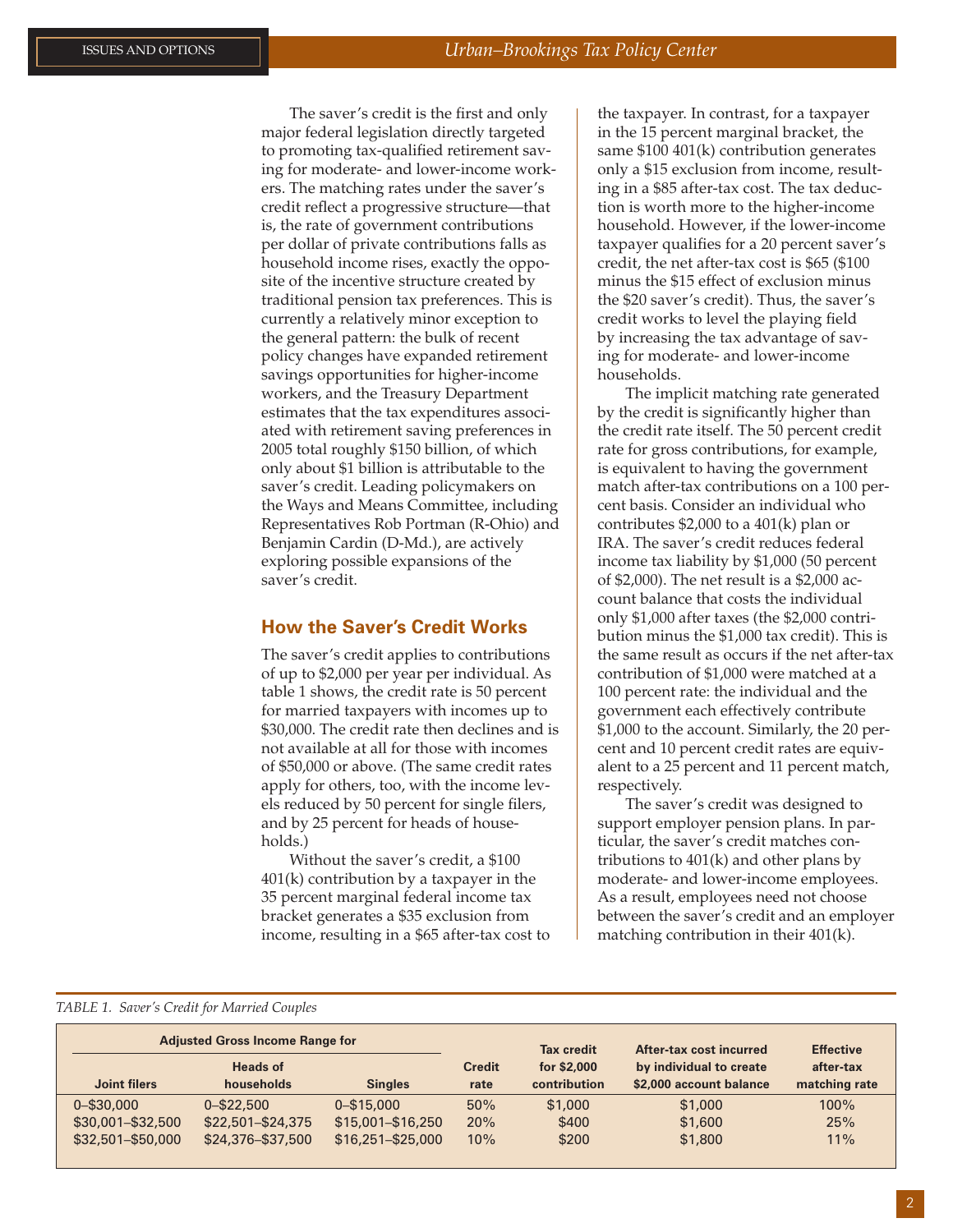#### **Box 1. The Saver's Credit: An Example**

Ruth and Tom are married, file a joint return, and have \$34,000 in income, all from Ruth's salary. Ruth is eligible to participate in her employer's 401(k) plan but has not done so in the past. Neither spouse has an IRA. After Ruth receives a notice about the saver's credit from her employer, she and Tom decide that she will contribute \$2,000 to the 401(k) and he will contribute \$2,000 to an IRA.

Their contributions reduce their adjusted gross income from \$34,000 to \$30,000, which means they qualify for the 50 percent credit rate under the saver's credit. As a result, they receive a \$2,000 tax credit (50 percent of \$4,000).

The couple begins to benefit from the saver's credit early in the year when Ruth reduces the federal income tax withholding from her employer to reflect the fact that she and Tom will be entitled to the credit for the year. When the time comes to file their federal income tax return for the year, they claim the credit on their return.

Ruth's contribution also affects her employer's 401(k) nondiscrimination test results. Ruth's contribution has increased from 0 percent of pay (in previous years) to nearly 6 percent of pay (\$2,000/\$34,000), which increases the average 401(k) contribution percentage for the group of non-highly compensated employees eligible to participate in the plan. That increase, in turn, raises the permissible 401(k) contribution percentage for the highly compensated employees in the firm.

IRS data indicate that more than 5 million tax filing units claimed the credit in 2002, the first year it was in effect. The credit is progressive: estimates from the Tax Policy Center suggest that almost 50 percent of the benefits accrues to filers with cash income between \$10,000 and \$30,000. And some early evidence suggests it may be raising saving: in one survey of plan sponsors in 2002, representatives of 71 percent of 401(k) plans in the survey indicated that they believed the saver's credit had already increased participation in their plan's 401(k). Tax preparer H&R Block, which has indicated that it claimed the credit in 2002 on behalf of more than a million clients, has found that many of those who claimed the credit were firsttime contributors to a retirement savings plan.

#### **Why the Saver's Credit Makes Sense**

The saver's credit focuses its incentives on lower- and moderate-income households. This makes sense for two reasons. First, such incentives are more likely to bolster long-term economic security and reduce poverty among the elderly, since higherincome households already tend to have substantial assets and to be better prepared for retirement than other households.

For some low-income families, income may be so modest that it is impossible to save after paying for necessities. Yet according to a study by Jeanne Hogarth and Chris Anguelov (2001), 60 percent of households at or below the poverty level indicate that they save. Experience with a program that provides tax breaks and matching funds to encourage saving among participating low-income families suggests that poor families will save, at least to some degree, if presented with incentives to do so.

Second, a key issue is the impact of tax incentives for saving on national saving. National saving is the sum of public saving and private saving. All else equal, every dollar of forgone revenue reduces public saving by one dollar. Consequently, for national saving to increase, private saving must increase by more than one dollar in response to each dollar in lost revenue. To raise private saving, the incentives must not simply prompt individuals to shift assets into tax-preferred pensions, but also generate additional contributions financed by reductions in spending.

Since those with modest or low incomes are less likely to have other assets to shift into tax-preferred pensions, focusing pension tax preferences on moderateand lower-income workers increases the likelihood that lost tax revenue will reflect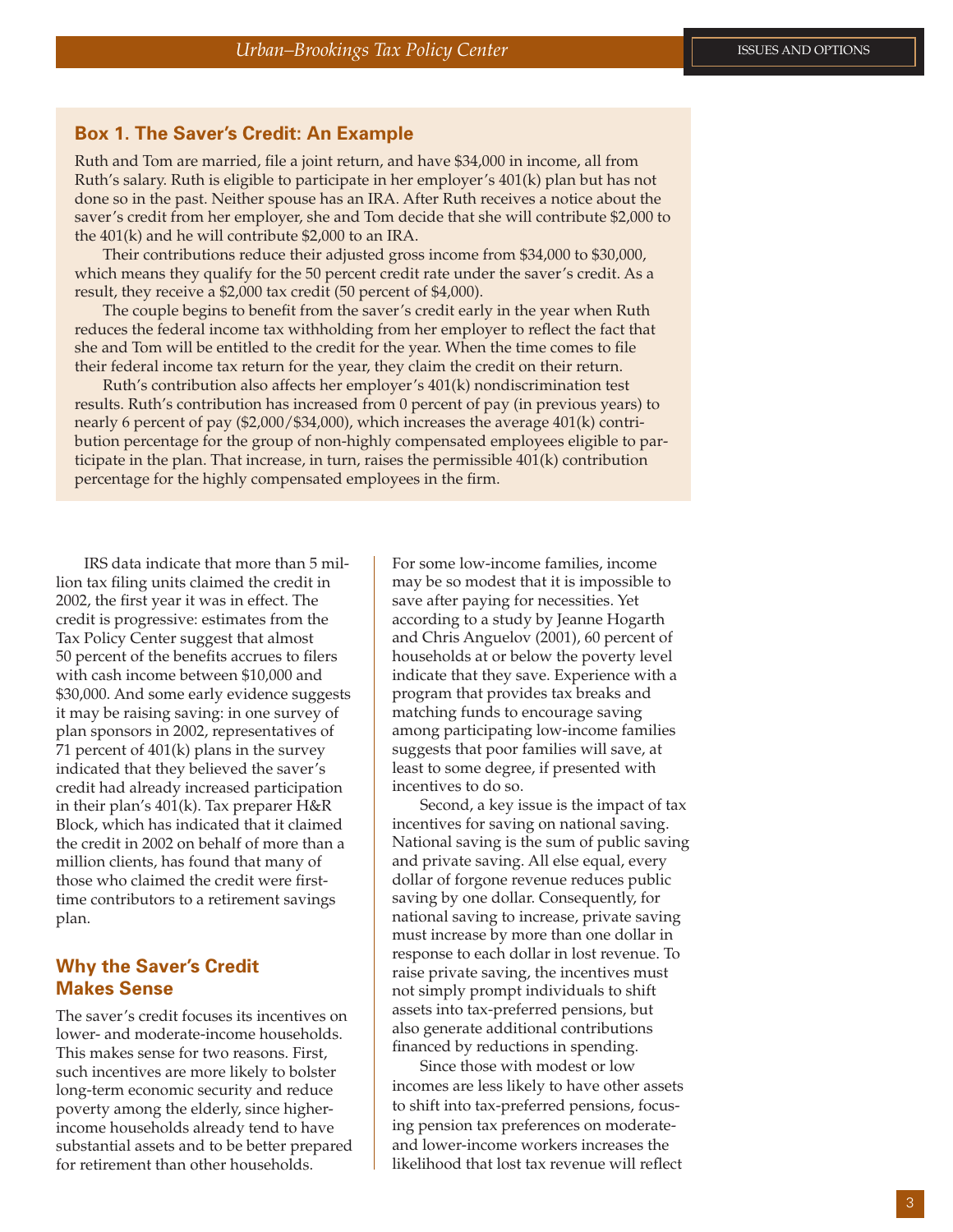additional contributions rather than shifts in assets. Empirical evidence suggests that tax-preferred retirement saving undertaken by lower-income workers is much more likely to represent new saving (rather than asset shifting) than tax-preferred retirement saving undertaken by higher-income workers.

#### **Options for Reform**

Despite its relatively auspicious beginning and its solid policy justification, the saver's credit has several important shortcomings that policymakers should address.

First, the saver's credit officially sunsets at the end of 2006. The cost of making the saver's credit permanent, without any

#### **Box 2. A History of the Saver's Credit**

The saver's credit evolved from a series of efforts in the late 1990s to expand pension coverage among low- and moderate-income workers and distribute tax-preferred retirement benefits more evenly along the income scale. In 1999, President Clinton proposed Universal Savings Accounts (USAs). Instead of providing tax benefits based on an individual's marginal income tax rate, these accounts included a matching contribution from the federal government, designed as a refundable tax credit, with the match rate falling as household income rose. In addition to matching voluntary contributions, the federal government would have provided automatic contributions to the accounts of workers with family incomes below a specified level, regardless of whether they made voluntary contributions. A key feature of USAs was the mechanism by which they were designed to integrate with employer plans. The USA government matching contributions were triggered by employee contributions to 401(k) and other employer plans (or by individuals' contributions to USA accounts). This government match of employees' contributions to 401(k)s structured progressively to match lower-income individuals' contributions at higher rates—survived to become, essentially, the saver's credit.

In 2000, the Clinton administration introduced Retirement Savings Accounts (RSAs), to address two concerns with the USA plan. To reduce the budgetary costs (roughly

\$30 billion a year), RSAs eliminated the automatic, nonmatching government contribution. To address concerns that the government contributions would be treated as a spending increase rather than a tax cut in the budget, RSAs provided that individuals would receive the matching contribution from the employer or the financial institution maintaining the account. The employer or financial institution, in turn, would receive income tax credits covering those contributions and administrative costs.

Discussion of the RSA proposal raised concerns about the administrative functions employers would have to perform and the difficulty of using tax credits to reimburse employers or financial institutions that were nonprofits or that otherwise had no income tax liability. In addition, in the context of this proposal, the financial services industry sought to avoid a new separate individual account with tighter withdrawal restrictions and more limited investment options, pressing instead for a version of the proposal that would rely solely on existing forms of IRAs and 401(k) plans.

In response to these discussions, and based on input from various private sector sources, the Treasury Department designed a refundable tax credit for low- and moderateincome savers in 2000. The proposal offered workers earning at least \$5,000 a year with AGI of up to \$75,000 (for married couples filing jointly) a refundable credit for their voluntary contributions to 401(k)

and other employer plans and IRAs. Thus, the government matching deposit was transformed from a government deposit to an account to a tax credit that taxpayers would receive in the normal course of filing their income tax returns.

Related proposals were introduced in Congress. A similar proposal gained the support of then-Senate Finance Committee Chairman Bill Roth (R-Del.), and Ranking Member Max Baucus (D-Mont.) backed a bill that was similar to the Clinton administration's proposal. However, largely in order to meet their tight revenue targets for the pension package in which it was included—and to preserve revenue to pay for increased IRA and employer pension contribution limits and other elements of the overall pension package—this version of the proposal stripped out the refundable feature of the credit and drastically reduced the income eligibility limits and credit rate, while phasing the credit rate down through abrupt transitions from 50 percent to 20 percent to 10 percent to 0. This truncated provision was reported favorably by the Senate Finance Committee in September 2000, but was not taken up by the full Senate until 2001. The proposal was again reported favorably by the Senate Finance Committee in 2001, and was enacted as part of the pension provisions in the 2001 tax legislation. Unlike the other pension provisions in the 2001 act, which sunset at the end of 2010, the saver's credit was enacted with a 2006 sunset.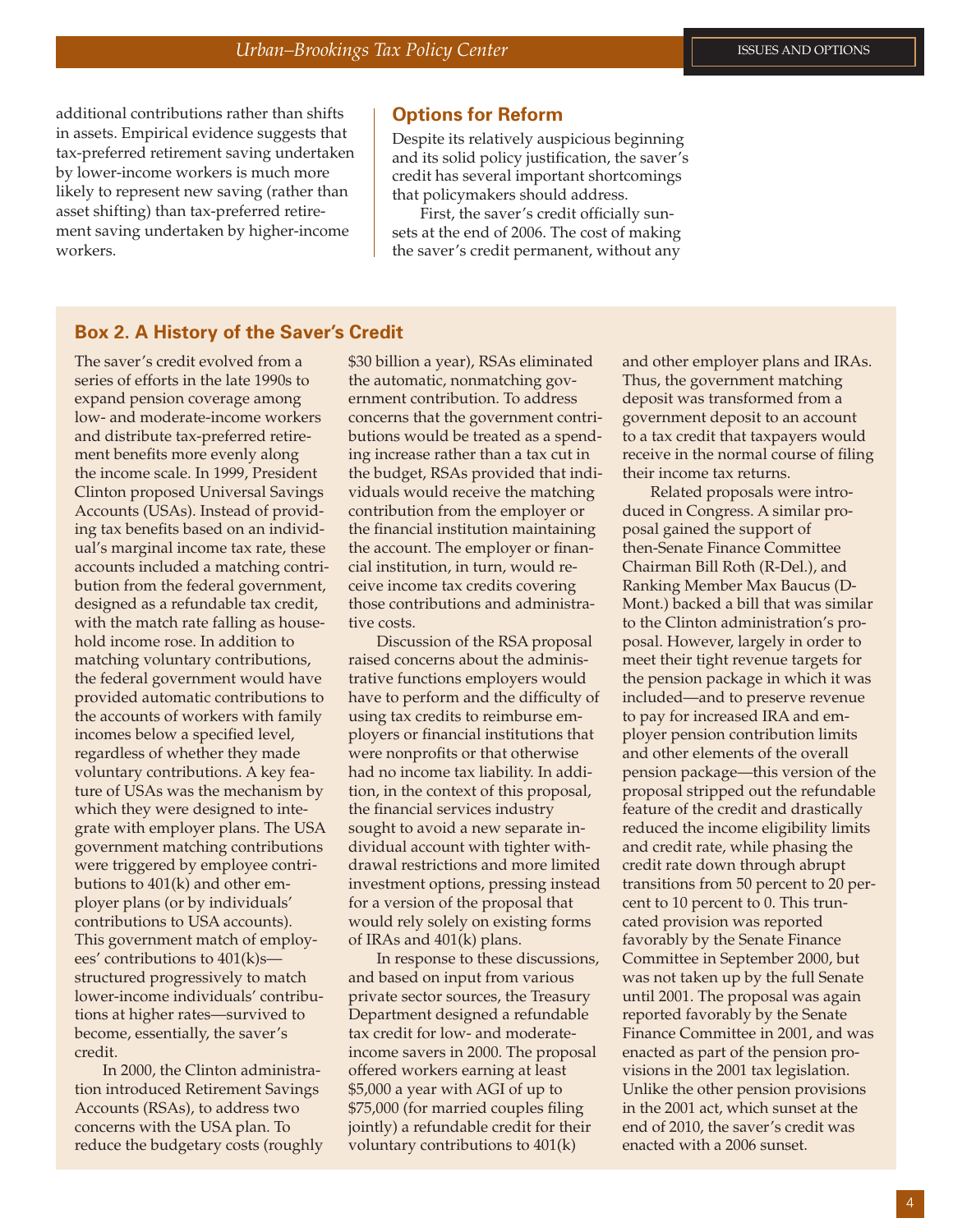other changes, is between \$1 and \$2 billion a year.

Second, the credit is currently not refundable. That means that millions of moderate-income households receive no incentive from it because they have no income tax liability against which to apply the credit. In particular, 58 million returns (77 million people) have incomes low enough to qualify for the 50 percent credit. Since the credit is nonrefundable, however, only about 16 percent of these returns could actually benefit from the credit if they contributed to an IRA or 401(k). Further, only 104,000—or roughly one of every 560—returns that qualify based on income could receive the maximum possible credit if they made the maximum eligible contribution.

Refundability would add \$3 billion a year to the cost of the credit. Refundability would make the full credit available to 49 million returns (65 million people) currently ineligible for any credit and to another 9 million returns (12 million people) eligible for a partial credit. Put differently, the "capacity" of the saver's credit—which we define as the total amount of saver's credit that could be made if everyone contributed the maximum amount—would rise from less than \$14 billion under current law to \$94 billion under refundability. Refundability could also positively affect firms' willingness to offer pensions. Since the credit encourages low-income workers to contribute to  $401(k)s$ , it tends to improve the average rate of contribution by nonhighly compensated employees who are eligible to participate in the 401(k), hence making it easier for firms to meet the 401(k) nondiscrimination standards.

Note that the concerns typically raised about refundable credits are not applicable to making the saver's credit refundable. In order to qualify for the saver's credit, for example, an individual must make a contribution to a tax-preferred account, which is

verified by third-party reporting (by the IRA trustee or plan administrator). In addition, to limit potential abuses, policymakers could require tax filers to have at least \$5,000 in earnings per person in order to claim the refundable credit, which would modestly reduce the revenue cost.

Finally, for families with somewhat higher incomes, the fact that the credit is not refundable poses much less of a problem. But for these families, the credit provides only a modest incentive for saving. For example, a married couple earning \$45,000 a year receives only a \$200 tax credit for depositing \$2,000 into a retirement account. This small credit represents only a modest matching rate. To promote saving among middleincome households, the income eligibility for the 50 percent credit rate could be raised to \$50,000 for married couples (and to singles with incomes of up to \$25,000). According to the TPC model, median financial assets among those households that would benefit from the expanded 50 percent credit rate are currently about \$30,000. Extending the 50 percent credit rate in this adds \$5 billion a year to the cost of the credit. Additional expansions are possible, but each \$10,000 increment above \$50,000 for married couples adds another \$4 billion a year in revenue cost.

These changes could be paid for by repealing (or letting expire) the portion of the recent income tax cuts that pertains to high-income households and by selective reforms to the recently enacted changes to the estate tax.

#### **Conclusion**

The saver's credit offers the potential to help correct the nation's "upsidedown" tax incentives for retirement saving, in which the tax system provides the weakest incentives for participation in tax-preferred saving plans to those who most need to save for retirement and who are more likely to use tax-preferred vehicles to increase net saving than to serve as a shelter from tax.

The limited experience with the saver's credit has been encouraging, but among the options for improving the design of the credit are making it refundable, making it permanent, and expanding it to provide more powerful incentives for middle-class households. These changes would further help lower- and middleincome families save for retirement, reduce economic insecurity and poverty rates among the elderly, and raise national saving.

#### **Reference**

Hogarth, Jeanne M., and Chris E. Anguelov. 2001. "Can the Poor Save?" *Proceedings of Association for Financial Counseling and Planning Education* (2001).

#### **About the Authors**



**William G. Gale** is the Arjay and Frances Fearing Miller Chair in Federal Economic Policy in the Economic Studies Program at the Brookings Institution

and codirector of the Tax Policy Center.



**J. Mark Iwry** is a senior adviser at the Retirement Security Project and a nonresident senior fellow at the Brookings Institution. From 1995

to 2001, he served as the Benefits Tax Counsel of the U.S. Department of the Treasury.



**Peter R. Orszag** is director of the Retirement Security Project, the Joseph A. Pechman Senior Fellow in Economic Studies at the

Brookings Institution, and codirector of the Tax Policy Center.